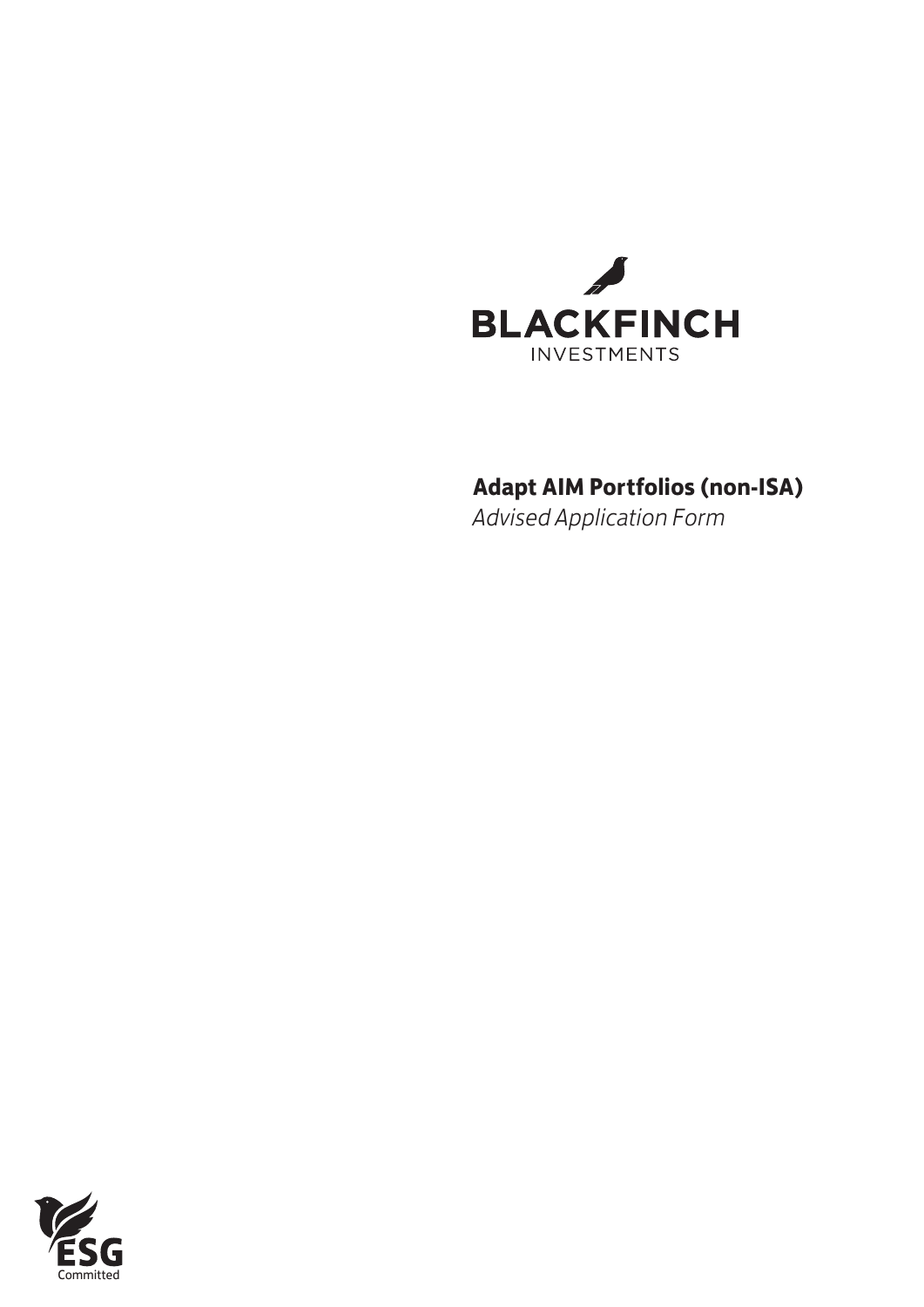# **Welcome** Application Procedures

Thank you for choosing to invest with Blackfinch. We're looking forward to you becoming part of our community. Once invested, our team will be working in line with your financial planning aims. We'll also be on hand to provide support at every stage of your investment journey.

## Committed to a greener world.

Using 100% recycled paper

Embracing renewable energy

Online application processes

For more information on our ESG and CSR policies please visit blackfinch.com/ESG



## Need help with your application?

For support with completing your application, please refer to your adviser in the first instance. Or if you have a question for Blackfinch, our Client Resources team is available. You and your adviser can reach them on 01452 717070 or at enquiries@blackfinch.com. Advisers can also contact their Business Development Manager.

If you are completing a paper application, please submit this to:

Blackfinch Investments Limited 1350-1360 Montpellier Court, Gloucester Business Park, Gloucester, GL3 4AH

If you are completing one of our digital application forms, please email these to enquiries@blackfinch.com or alternatively you can send the completed form to your Business Development Manager.

## Please Note

- All forms submitted to Blackfinch Investments Limited must carry original signatures.
- We're unable to accept any liability for cheques or other documents dispatched by post. Such items will be at the Applicant's own risk.
- The completed Application Form constitutes a warranty that any monies the Applicant forwards will be honoured on first presentation.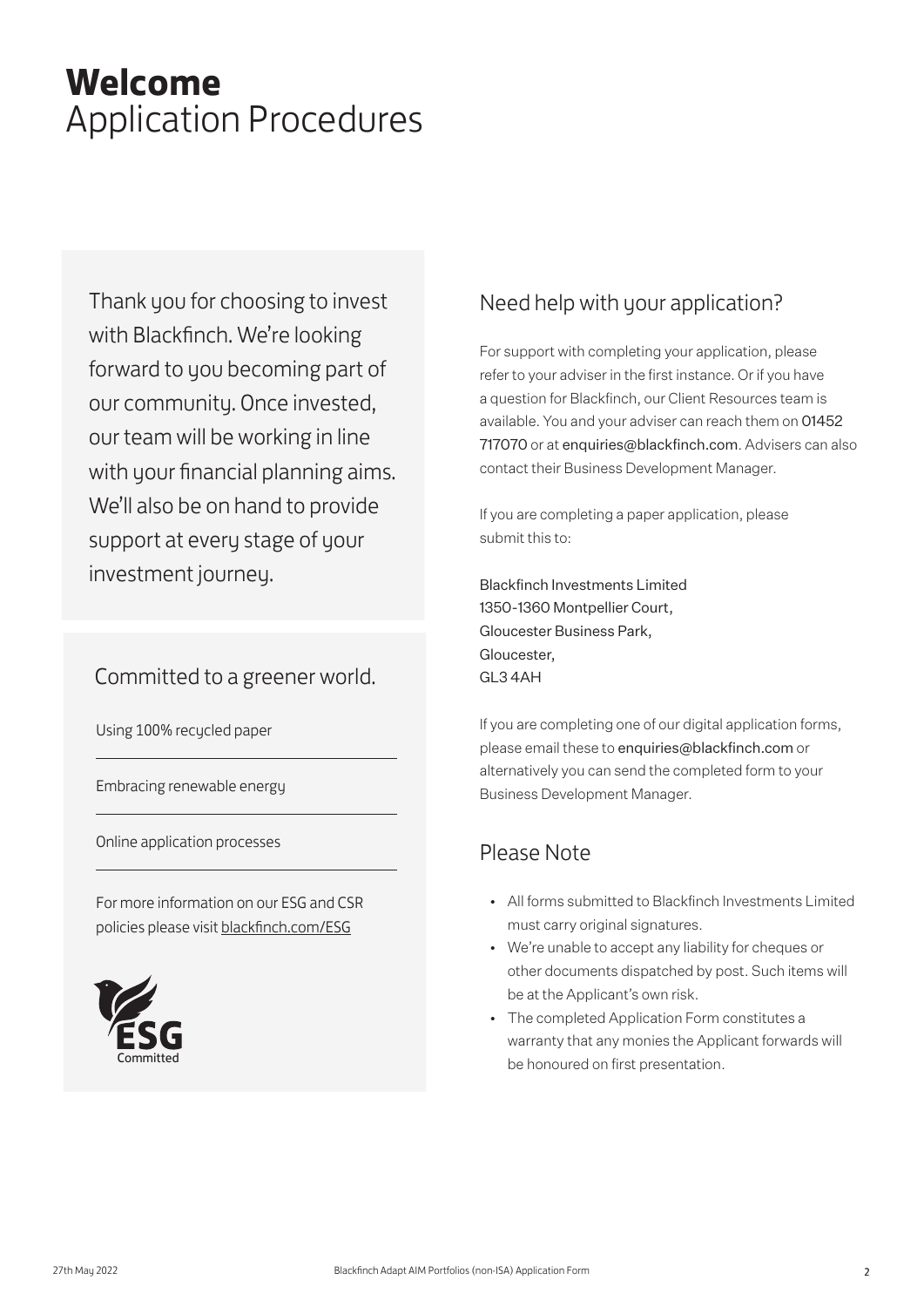# **Welcome** Application Procedures

## Cheques and Bank Transfers

Cheques should be made payable to 'Blackfinch Investments Limited'

CHAPS/BACS/FastPay transfers should be remitted after we receive the Application and after we have completed identity checks, including verifying documents, and have provided confirmation of this.

| <b>Account Name</b> | <b>Blackfinch Investments Limited</b> |
|---------------------|---------------------------------------|
| Account Number      | 01812668                              |
| Sort Code           | $30 - 95 - 41$                        |

Transfers should be referenced with the Applicant's name.

We will only accept monies from the Applicant's bank account. If Blackfinch Investments Limited is unable to identify the Applicant's identity in respect of the remittance, or if the payment is from a bank outside the UK/EEA, the remittance may be returned to the remitting bank minus any charges arising from the return of funds.

## Certifying Power of Attorney documents

To create certified copies of power of attorney documents, please follow the process below:

Make a photocopy of the original document in black and white only.

On the bottom of each photocopied page clearly write: "I certify that this a true and complete copy of the corresponding page of the original lasting power of attorney."

On the final page please also write: "I certify that this a true and complete copy of the lasting power of attorney."

Please also ensure that the photocopied document is signed and dated on every page by a professional who is a FCA regulated person, or an accountant or solicitor. The person signing must clearly print their name, occupation and provide their company contact details.

Others who can provide certification include:

- The donor
- A Solicitor
- A person who carries out notarial activities

We have sourced this information from the www.gov.uk website. For more guidance on certified copies relating to power of attorney documents please visit: https://www.gov.uk/power-of-attorney/certify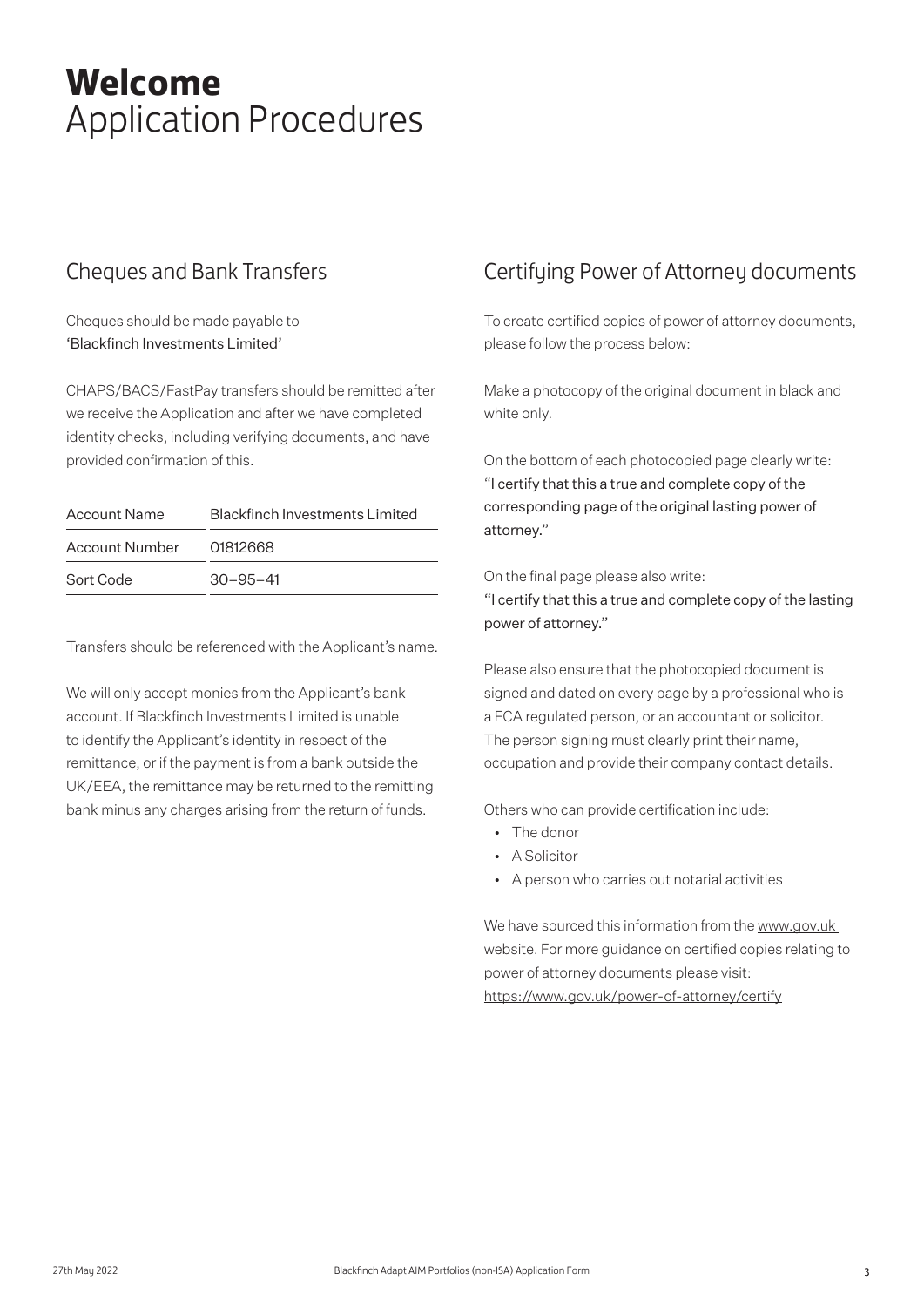# **Section 1** Applicant Details

### *TO BE COMPLETED BY THE APPLICANT*

The words and expressions used in this Application Form shall have the meanings ascribed to them in the Adapt AIM Portfolios Brochure and the Terms & Conditions current at the date of completion of this Application Form or as defined elsewhere. By signing this Application Form, the Applicant agrees they have read and understood the Declaration and Undertaking on page 17 of this Application Form.

| <b>Title</b>              | Forename(s)                                         |                                                                                  | Surname                                                                                                                                                                                                                                                                                 |
|---------------------------|-----------------------------------------------------|----------------------------------------------------------------------------------|-----------------------------------------------------------------------------------------------------------------------------------------------------------------------------------------------------------------------------------------------------------------------------------------|
|                           |                                                     |                                                                                  |                                                                                                                                                                                                                                                                                         |
| <b>Address</b>            |                                                     |                                                                                  |                                                                                                                                                                                                                                                                                         |
|                           |                                                     |                                                                                  | Postcode                                                                                                                                                                                                                                                                                |
| Date of Birth             |                                                     | <b>Email Address</b>                                                             | By completing your email address above you agree that we can communicate with you electronically.<br>Should you wish to receive paper copies of correspondence, please contact us on enquiries@blackfinch.com                                                                           |
| National Insurance Number |                                                     | Telephone Number                                                                 |                                                                                                                                                                                                                                                                                         |
| Nationality               |                                                     | Place of Birth (Town)                                                            | Country of Birth                                                                                                                                                                                                                                                                        |
|                           | Are you investing under Power of Attorney or Trust? | Existing investor with Blackfinch? If yes, please state your designation number. | If yes, please enter the names, dates of birth and addresses of all POA / Trustees into the 'Additional Information' section on page 13.<br>Please note that Blackfinch will need to verify the identity of all attorneys who sign this form for money laundering purposes and will run |

Yes No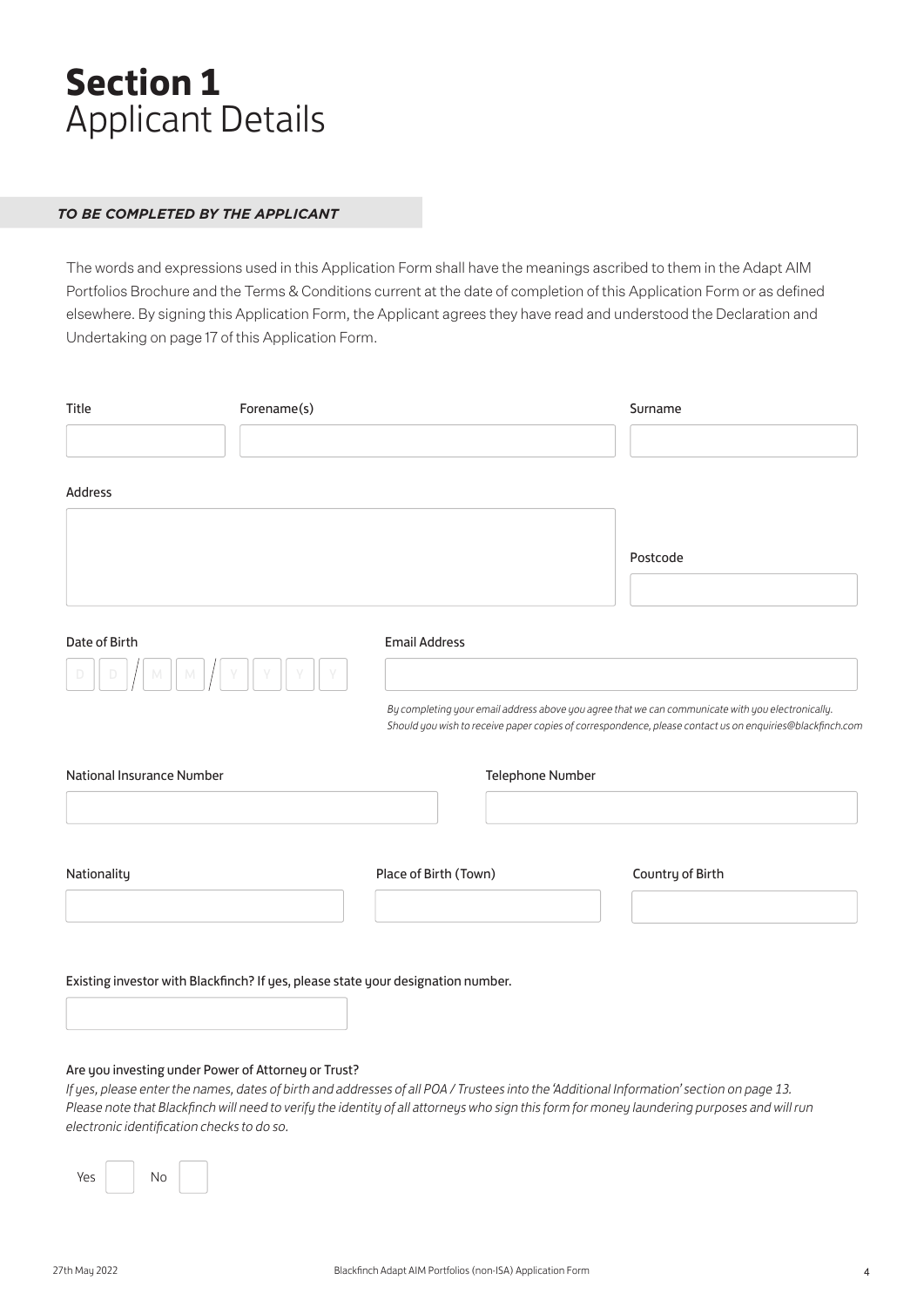#### *TO BE COMPLETED BY THE APPLICANT*

How much are you investing? (Minimum Investment £15,000) *Please enter below how much you are investing, and by which means.*

| Cheque | <b>Bank Transfer</b> | <b>Portfolio Transfer</b> |
|--------|----------------------|---------------------------|
| -      |                      |                           |

If you have selected Bank Transfer monies will only be accepted from the Applicant's bank account. Please complete the Applicant's bank account details (Page 6). If Blackfinch Investments Limited is unable to identify the Applicant's identity in respect of the remittance or if the payment is from a bank outside the UK/EEA, the remittance may be returned to the remitting bank minus any charges. Please note that where funds are due to arrive from more than one source, we will typically wait until all funds have arrived before investing, so as to avoid incurring additional transaction costs to the investor. However, in cases where there are large sums to be invested which are already believed to have qualified for Business Relief for Inheritance Tax, advisers may deem it suitable for these sums to be invested before all funds have cleared, despite the additional transaction costs. In such cases, the adviser will need to contact us directly.

#### What percentage of available funds would you like to invest in each model?

*(If you intend to invest into both portfolios, you must still invest the minimum of £15,000 into each portfolio)*

| Income Portfolio |  |
|------------------|--|
| Growth Portfolio |  |

If you have opted for the Income Portfolio and withdrawals are to be paid to a different account from the account stated (Page 6), please confirm the details in the Additional Information section on page 13 of this Application Form.

### Please confirm the source of funds for investment

*(If Portfolio Transfer is selected please complete the Transfer into Adapt AIM Portfolios Form on page 8)*

| <b>Business Relief Qualifying Investments</b><br>Portfolio Transfer                                                                                                                                   | Other Investments, please specify |  |
|-------------------------------------------------------------------------------------------------------------------------------------------------------------------------------------------------------|-----------------------------------|--|
| Would you like us to:                                                                                                                                                                                 |                                   |  |
| Wait for all monies to be transferred before we invest<br>(one set of dealing charges but could face a delay in achieving your IHT exemption and investment returns)                                  |                                   |  |
| or                                                                                                                                                                                                    |                                   |  |
| Invest as each tranche of monies arrive from the transferee<br>(faster response to having your money invested but will face an increase in charges <sup>1</sup> dependent on the number of transfers) |                                   |  |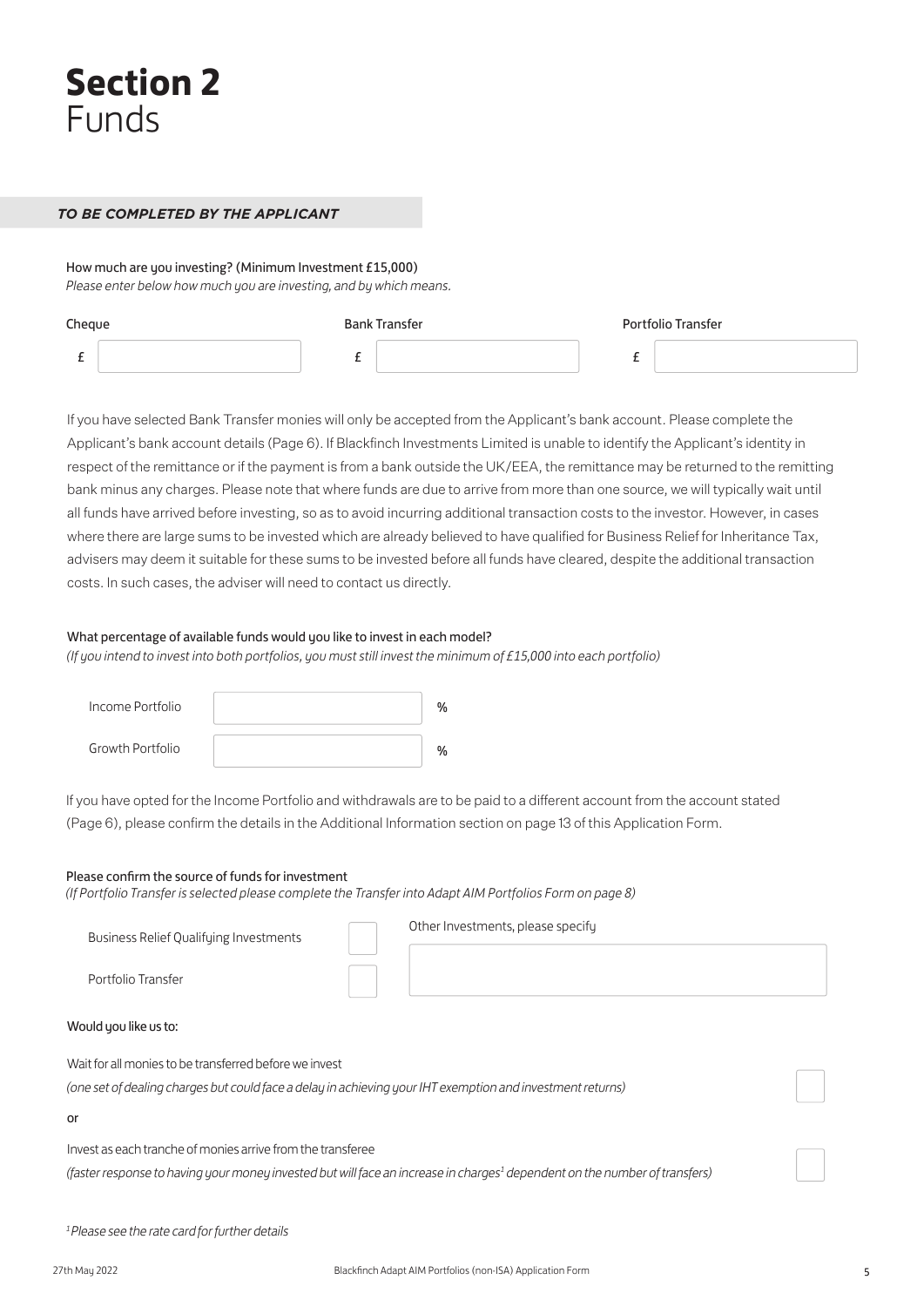

### *TO BE COMPLETED BY THE APPLICANT*

*This section must be completed on all applications for anti-money laundering purposes.*

Bank Name

Bank Address

Postcode

#### Account Name

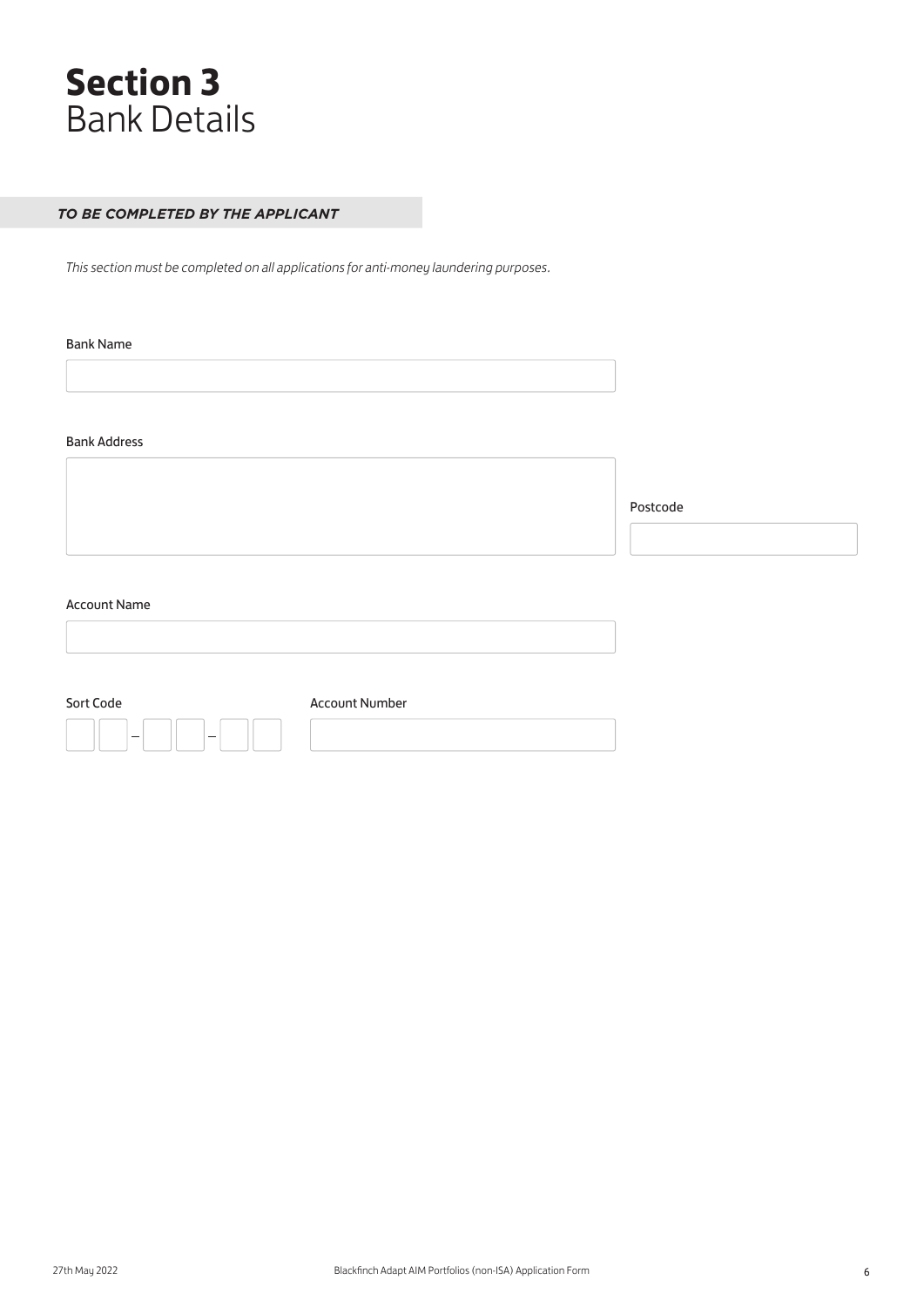# **Section 4** Tax Residency

### *TO BE COMPLETED BY THE APPLICANT*

### Tax Residency Status

We are legally required to collect information about each investor's tax residency and classifications, which may be shared with HM Revenue & Customs.

| Place of Birth                                                                                              | Country of Taxation | Country of Residency                                  |
|-------------------------------------------------------------------------------------------------------------|---------------------|-------------------------------------------------------|
|                                                                                                             |                     |                                                       |
| Are you a tax resident outside of the UK, or do you complete a tax return in any country other than the UK? |                     |                                                       |
| If yes please complete the section below.                                                                   |                     |                                                       |
| Yes<br>No                                                                                                   |                     |                                                       |
| Country(ies)                                                                                                |                     | Tax Payer Identification Number (TIN) where available |
|                                                                                                             |                     |                                                       |
|                                                                                                             |                     |                                                       |
|                                                                                                             |                     |                                                       |

Your tax identification number is the personal reference which is assigned to you by the relevant tax authority. This can be found in a number of ways, the most common of which are listed:

- On your tax return or notification of coding
- By contacting the relevant tax authority
- From your accountant or tax adviser
- On your pay slip or through your employer

Should your tax residency change at any time in the future, you must notify Blackfinch Investments Limited in writing immediately.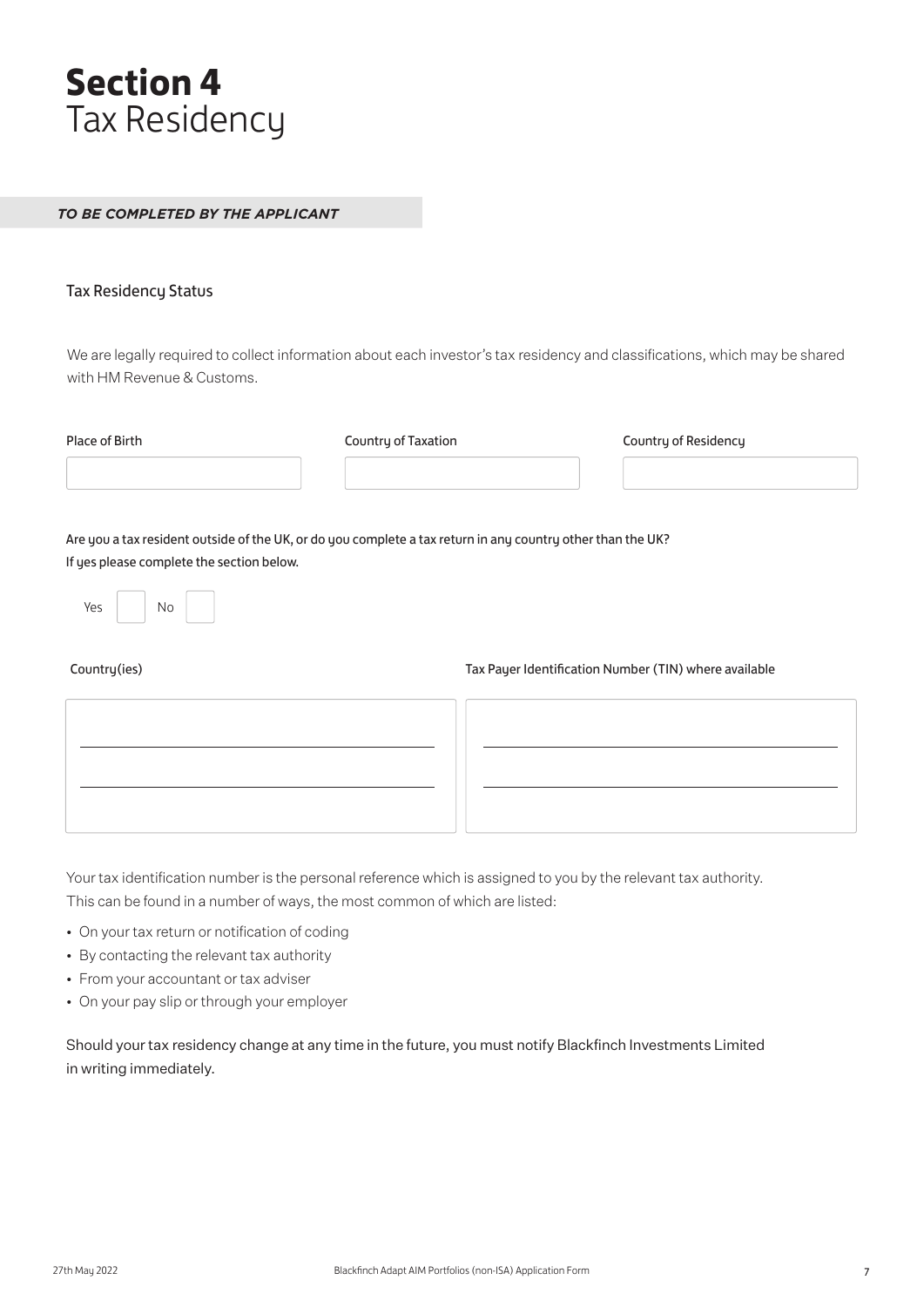# **Section 5** Transfer Form

### *TO BE COMPLETED BY THE APPLICANT*

Use this form to transfer an existing equity portfolio to Blackfinch, either held in your own name, via a nominee, or operated by another manager. (This form will be detached from the application to enable us to carry out the transfer of assets). We cannot complete the transfer if this form is incomplete. If you wish to transfer more than one Portfolio, please complete a separate Transfer Form for each Portfolio you are transferring.

### Investor Details

| Title                                             | Forename(s) |                      | Surname               |                                                                       |
|---------------------------------------------------|-------------|----------------------|-----------------------|-----------------------------------------------------------------------|
|                                                   |             |                      |                       |                                                                       |
| <b>Permanent Residential Address</b>              |             |                      |                       |                                                                       |
|                                                   |             |                      |                       |                                                                       |
|                                                   |             |                      |                       | Postcode                                                              |
|                                                   |             |                      |                       |                                                                       |
| Date of Birth                                     |             | <b>Email Address</b> |                       |                                                                       |
|                                                   |             |                      |                       |                                                                       |
|                                                   |             |                      |                       |                                                                       |
| National Insurance Number                         |             |                      |                       | Jarvis A/C Number (To be completed by Blackfinch Investments Limited) |
|                                                   |             |                      |                       |                                                                       |
|                                                   |             |                      |                       |                                                                       |
| Existing Account Manager Details/ Nominee Details |             |                      |                       |                                                                       |
| Name of Company                                   |             | <b>Contact Name</b>  |                       | Telephone Number                                                      |
|                                                   |             |                      |                       |                                                                       |
| <b>Permanent Business Address</b>                 |             |                      |                       |                                                                       |
|                                                   |             |                      |                       |                                                                       |
|                                                   |             |                      |                       | Postcode                                                              |
| <b>Full Account Name</b>                          |             |                      | <b>Account Number</b> |                                                                       |
|                                                   |             |                      |                       |                                                                       |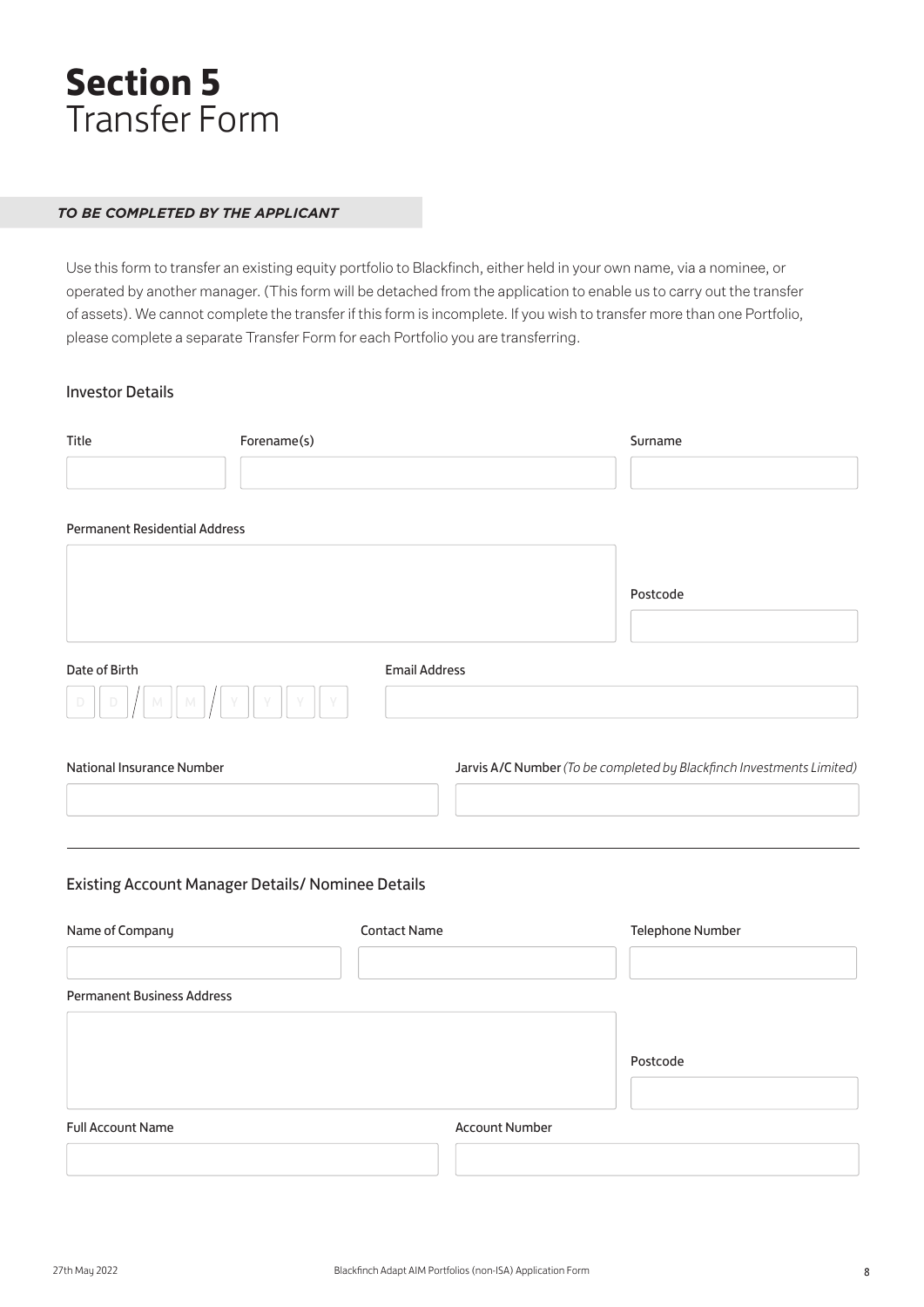# **Section 6 Declaration**

### *TO BE COMPLETED BY THE APPLICANT*

Please tick the box which applies to your investment:

| I wish to transfer my entire portfolio  |                        |
|-----------------------------------------|------------------------|
| I wish to transfer my portfolio in part |                        |
| I wish to transfer                      | % of my total holdings |
|                                         |                        |

Estimated value of the transfer

£

I request that the above account be managed by Blackfinch and hereby authorise you to transfer this account to Jarvis Investment Management Limited, as custodian, on their written instruction to do so and provide such information regarding my above specified account which they require. The assets in my current portfolio should be liquidated and the proceeds should be transferred to Jarvis Investment Management Ltd. Please note: liquidating assets may incur costs during the liquidation process which would be deducted from your Blackfinch Portfolio before new shares are purchased.



Please tick this box if; the assets in your current portfolio are BR qualifying AIM stocks and should not be liquidated. In this case we will carry out an in-specie transfer, should certain stocks not be eligible for transfer we will consult uour Financial Intermediaru.

Please contact Blackfinch Investments for a breakdown of any additional trading costs associated with in-specie transfers.

| Signature of Applicant |                                             |
|------------------------|---------------------------------------------|
|                        |                                             |
|                        |                                             |
|                        |                                             |
| Name in Block Capitals | Date                                        |
|                        | Y<br>M<br>$\Box$<br>'Y<br>Y<br>D<br>M<br>-V |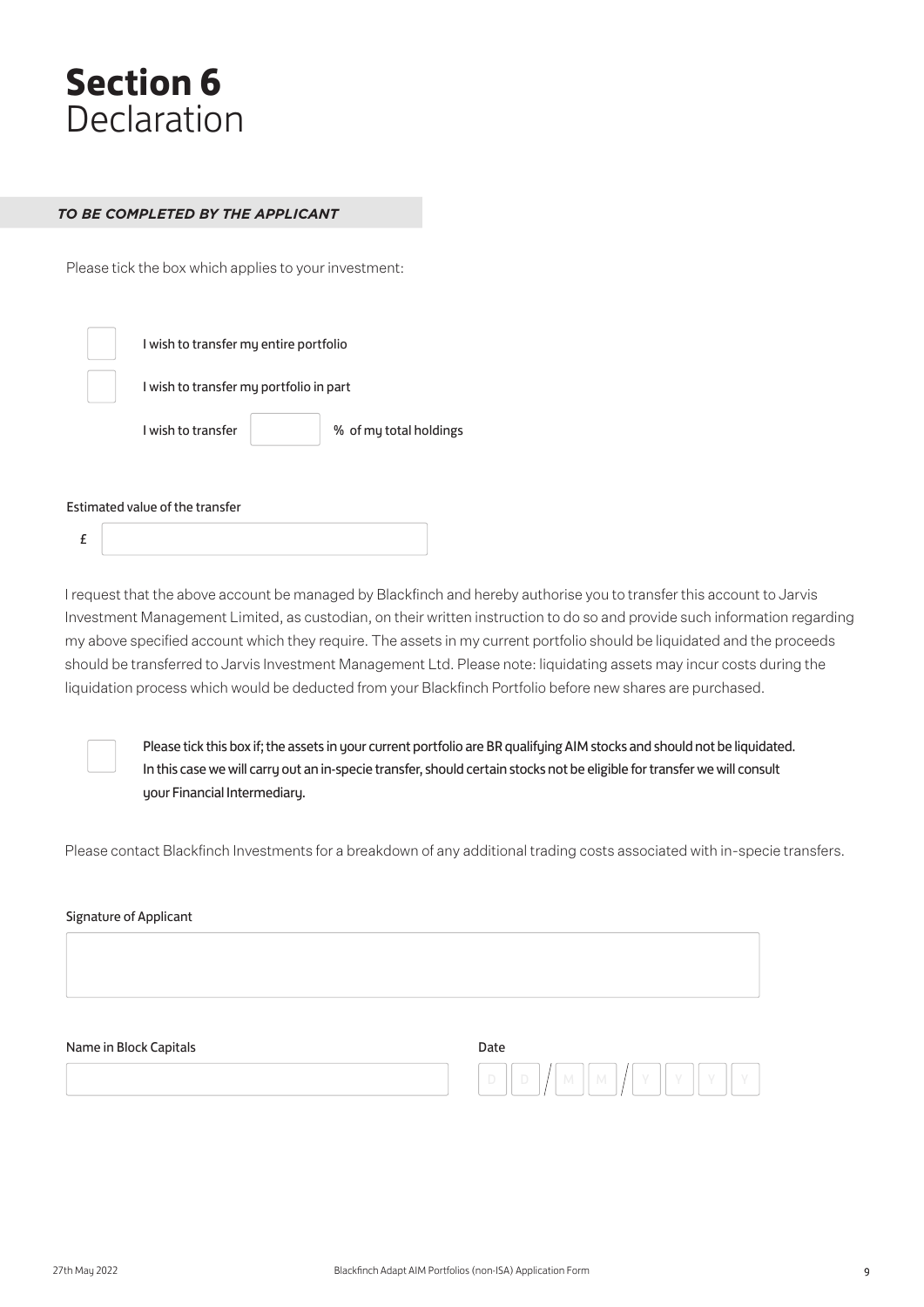

### *TO BE COMPLETED BY THE APPLICANT*

We accept applications submitted via FCA authorised advisers where the investment is being made on an advised basis. We will facilitate initial and ongoing Financial Intermediary fees which have been agreed between the applicant and the adviser named on Page 11.

| Fees Payable to Intermediary                               |    |                                                                                                                                                                                                                                                                        |
|------------------------------------------------------------|----|------------------------------------------------------------------------------------------------------------------------------------------------------------------------------------------------------------------------------------------------------------------------|
| No<br>Yes                                                  |    |                                                                                                                                                                                                                                                                        |
| Initial Financial Intermediary Fee                         |    |                                                                                                                                                                                                                                                                        |
| £<br><b>Fixed Sum</b>                                      | or | % of funds received                                                                                                                                                                                                                                                    |
| Please tick if a 20% VAT charge is to be added to this fee |    | If yes, please state the company VAT registration number                                                                                                                                                                                                               |
|                                                            |    | Please note: where the investment monies are received by Portfolio<br>transfer a £15.75 plus VAT BACs Fee will apply for the transfer of your<br>Intermediaries Initial Fee.                                                                                           |
| <b>Ongoing Financial Intermediary Fee</b>                  |    |                                                                                                                                                                                                                                                                        |
| £<br><b>Fixed Sum</b>                                      | or | % of the value of the portfolio<br>(calculated on a monthly basis)                                                                                                                                                                                                     |
| Please tick if a 20% VAT charge is to be added to this fee |    | If yes, please state the company VAT registration number                                                                                                                                                                                                               |
|                                                            |    | By signing Section 9 'Applicant Declaration' this confirms that you<br>have read and understood the Blackfinch Fees and the Custody and<br>Settlement Fees. The fees outlined may be subject to change, should<br>this occur we will give you 30 days' written notice. |

Important: Financial Intermediary and Blackfinch ongoing fees will be facilitated via cash held on deposit, in the instance that this is insufficient it may be facilitated via sale of shares.

#### Blackfinch Fees

The charges levied by Blackfinch Investments Ltd for the management of your portfolio are detailed below:

No Initial Charge, 0% entry fee for applications.

An Annual Management Charge of 1.5% per annum on the value of all portfolios plus VAT. Management Fees are calculated quarterly in arrears.

A Dealing Fee of up to 1% on the value of the transaction.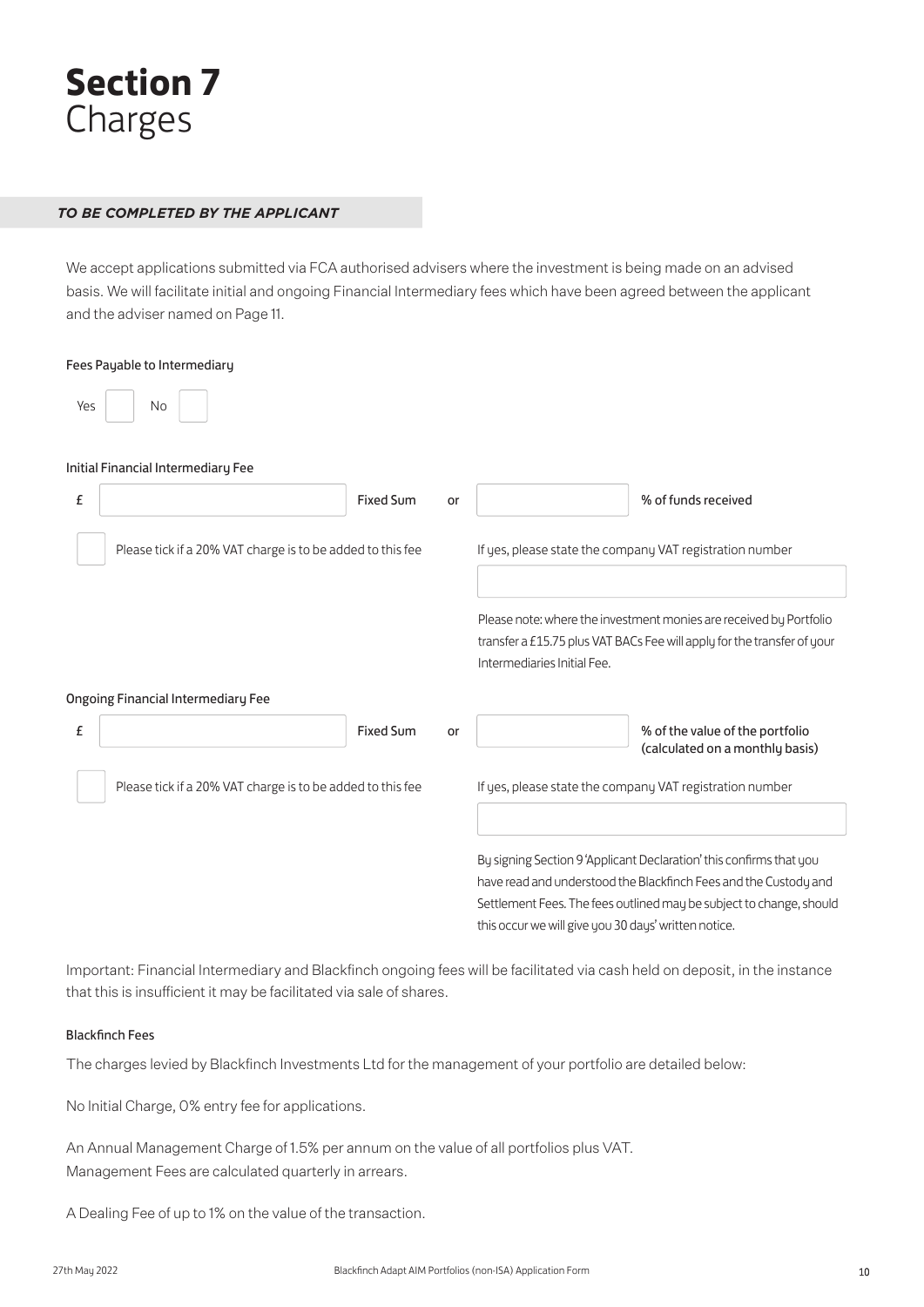# **Section 8** Custody and Settlement Fees

### *TO BE COMPLETED BY THE APPLICANT*

Jarvis Investment Management Ltd will apply the following charges for their Custody, Settlement and Administration services in addition to any Blackfinch fees:

| Account Fee        | £52.50 plus VAT per account per annum                                       |                                                       |  |
|--------------------|-----------------------------------------------------------------------------|-------------------------------------------------------|--|
| <b>Trading Fee</b> | £11.03 per trade                                                            |                                                       |  |
| Administration Fee | BACS/cheque withdrawal<br>Same day payment<br>Stock transfer out (per line) | £15.75 plus VAT<br>£26.25 plus VAT<br>£10.50 plus VAT |  |

### Financial Intermediary Details

| Full Name of Financial Intermediary           |                      | Full Name of Regulated Firm          |                                                                                                   |
|-----------------------------------------------|----------------------|--------------------------------------|---------------------------------------------------------------------------------------------------|
| <b>Firm Address</b>                           |                      |                                      |                                                                                                   |
|                                               |                      |                                      | Postcode                                                                                          |
| Financial Intermediaries FCA Reference Number |                      | Regulated Firms FCA Reference Number |                                                                                                   |
| Telephone Number                              | <b>Email Address</b> |                                      |                                                                                                   |
|                                               |                      |                                      | By completing your email address above you agree that we can communicate with you electronically. |

Please note that if your firm is an appointed representative then all adviser fee payments confirmed above will be paid directly to the firm's Regulated Principal.

*Should you wish to receive paper copies of correspondence, please contact us on enquiries@blackfinch.com*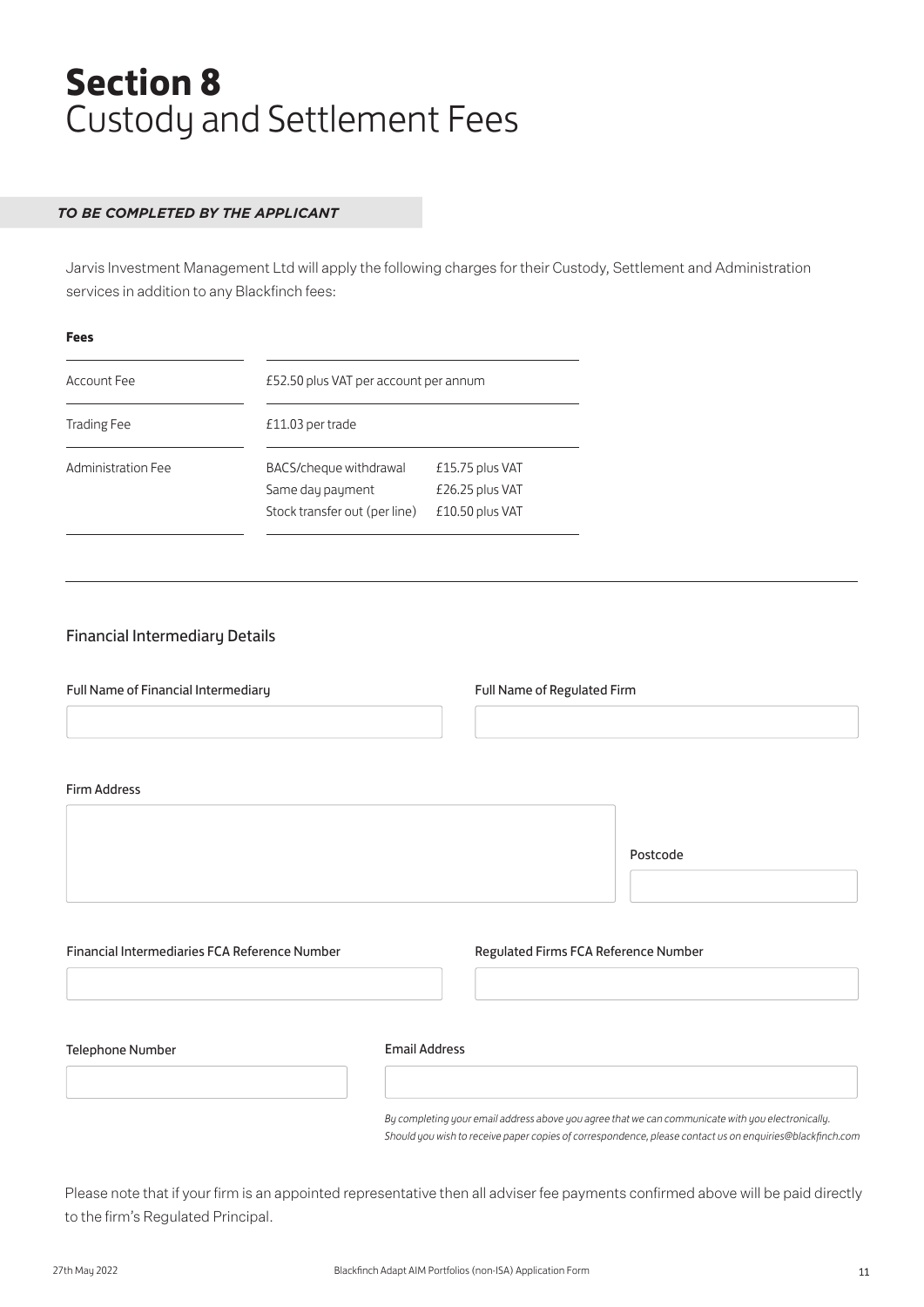# **Section 9** Applicants Declaration

### *TO BE COMPLETED BY THE APPLICANT*

#### By signing this form I declare that:

- I am 18 years of age or over.
- I have read and understood the Adapt AIM Portfolios Brochure.
- I am resident in the United Kingdom for tax purposes or, if not so resident, either perform duties which, by virtue of Section 28 of Income Tax (Earnings & Pensions) Act 2003 (Crown employees serving overseas), are treated as being performed in the United Kingdom, or I am married to, or in a civil partnership with, a person who performs such duties. I will inform Blackfinch if I cease to be so resident or to perform such duties or be married to, or in a civil partnership with, a person who performs such duties.
- I have read and understood the Terms & Conditions and agree to be bound by them. The Terms & Conditions are Blackfinch's standard agreement upon which we intend to rely. For your own benefit and protection you should read these terms carefully before signing. If you do not understand any point please ask for further information.
- I have read and understood the Declaration and Undertaking section on page 17 of this Application Form and agree to be bound by them.
- I consent to Blackfinch Investments Limited's best execution policy (available on request) and the execution of trades on my behalf on the London Stock Exchange's Alternative Investment Market.
- I consent to the Blackfinch fees and charges which are detailed on page 10 of this Application Form as well as the Adapt AIM Portfolios Brochure.
- I consent to the Custody and Settlement fees from Jarvis Investment Management Ltd which are detailed on page 11 of this Application Form.
- I consent to Blackfinch Investments Limited facilitating my Financial Intermediaries fees and charges.

### Custodian & Money Laundering Authorisation

#### I confirm:

- The appointment of Jarvis Investment Management Ltd as custodian of my Adapt AIM Portfolios subject to their Terms & Conditions, which I hereby acknowledge having received.
- I understand that you, or Jarvis Investment Management Ltd, may undertake a search with a third party company for the purpose of verifying my identity and the details I have submitted as part of this application. To do so the third party companies may check the details I supply against any particulars on any database (public or otherwise) to which they have access. That you may use my details in the future to assist other companies for verification purposes. A record of the search will be retained.
- That the information I have provided is true and complete and that Jarvis Investment Management Ltd be authorised to make any credit reference and enquiries in connection with this application

| Signature of Applicant |                                                                                                    |
|------------------------|----------------------------------------------------------------------------------------------------|
|                        |                                                                                                    |
| Name in Block Capitals | Date                                                                                               |
|                        | $\parallel$ M $\parallel$ Y $\parallel$ Y $\parallel$<br>$D$ $\mid$ $\mid$ M $\mid$<br>$\Box$<br>Y |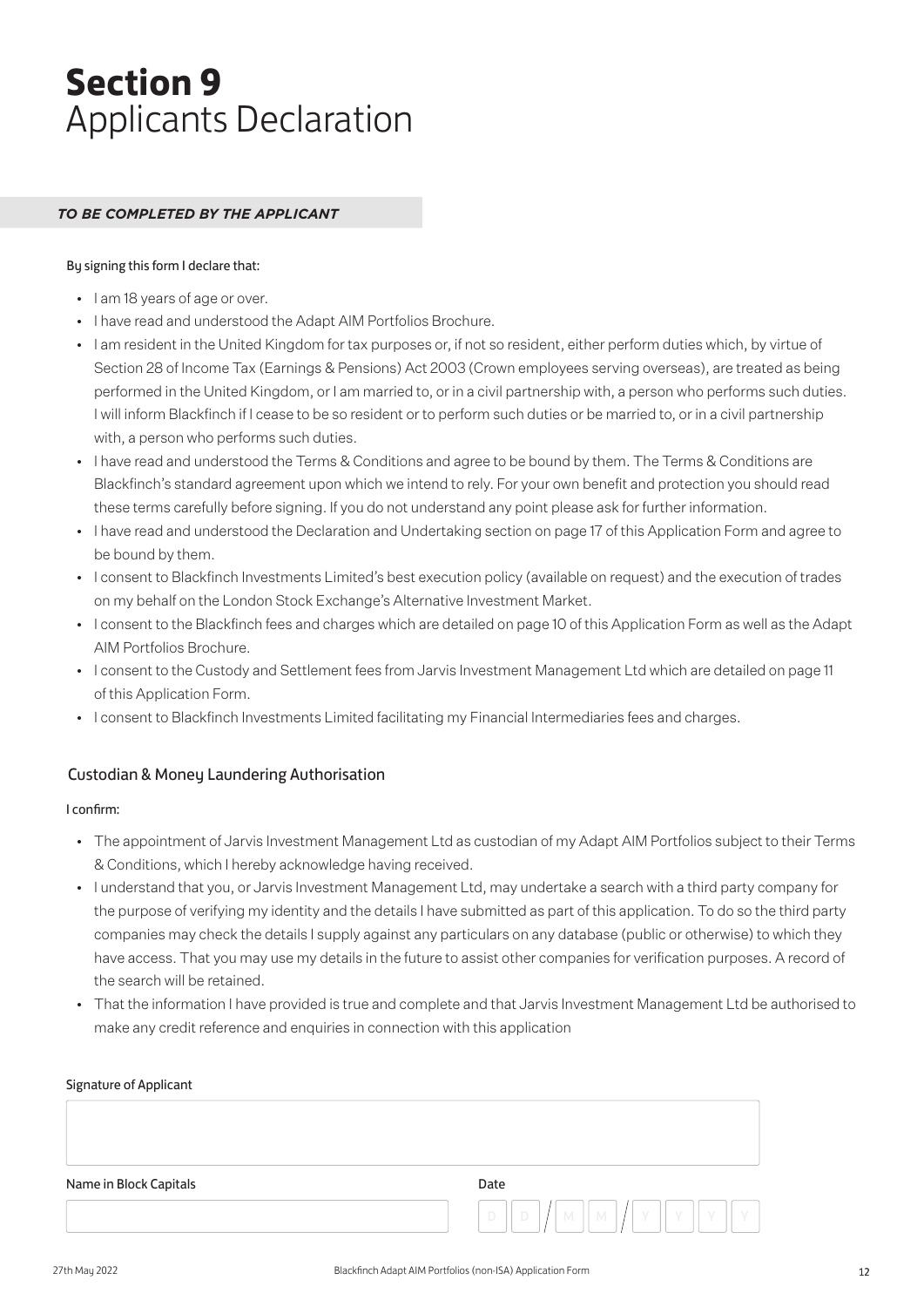# **Section 9 Continued** Applicants Declaration

### *TO BE COMPLETED BY THE APPLICANT*

### Data Protection

Blackfinch Investments Limited will use the information provided by you on this Application Form for administration and research purposes. The information will be held in confidence by Blackfinch Investments Limited and will not be passed to any companies. From time to time we would like to send you information on our other products and services.



If you would like to receive such information, please tick this box.

If you would prefer **not** to receive such information, please tick this box.

#### Additional Information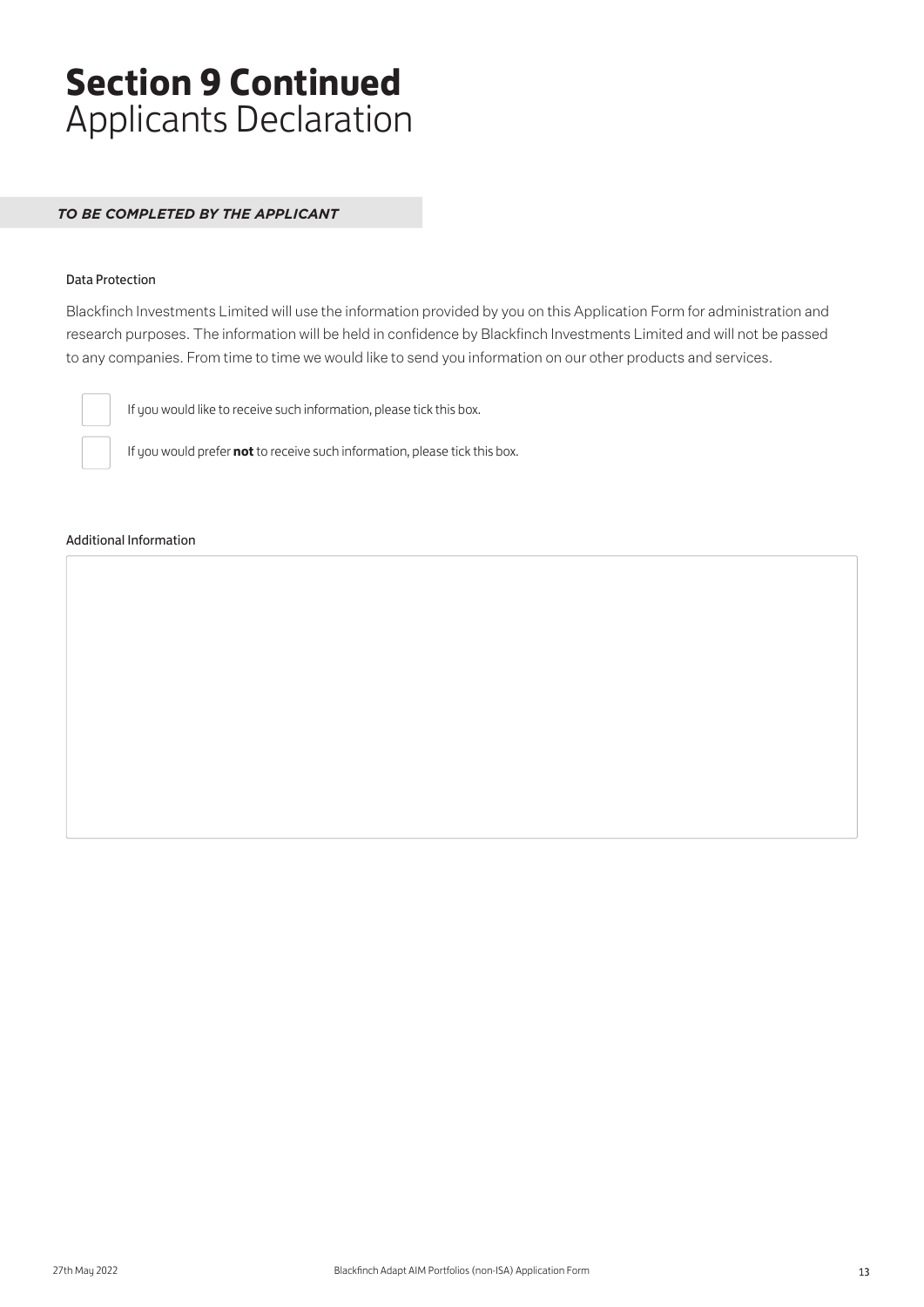# **Section 10** Customer Due Diligence & Anti Money Laundering

### *TO BE COMPLETED BY THE FINANCIAL INTERMEDIARY*

In order to provide assurance to Blackfinch Investments Limited and its bankers and managers that the applicable anti-money laundering law and regulations are complied with, I confirm:

- The Applicant is one of my customers and has been known to me for years;
- The identity and address of the Applicant has been verified to EU requirements and at least in accordance with the standard required by UK law and regulation and any additional "customer due diligence" information required is attached;
- That I have had sight of the original identification evidence and address documentation and that those containing a signature were pre-signed;
- I have completed the Verification of Identity Confirmation (Section 11 of this form). Evidence of identification will be retained in my records and will be made available on request;
- The source of subscription proceeds is known a) to be legitimate, b) not to contravene the applicable anti-money laundering law and regulations, and c) not to relate to the proceeds of any conduct which constitutes any criminal offence in any part of the UK if it occurred there.
- I have seen evidence of the source of funds in the form of a
- I am unaware of any activities on the part of the Applicant which leads me to suspect that the Applicant is or has been involved in criminal conduct or money laundering. Should I subsequently become suspicious of any such activity then, subject to legal constraints, I shall inform Blackfinch's Money Laundering Reporting Officer immediately.

| I confirm I have carried out due diligence upon this service and carried out a suitability test on<br>the applicant and underlying investor (in accordance with COBS 9 of the FCA handbook) to<br>ensure the investment is suitable for the applicant and underlying investor. | Yes l | $No$       |
|--------------------------------------------------------------------------------------------------------------------------------------------------------------------------------------------------------------------------------------------------------------------------------|-------|------------|
| I hold a current statement of professional standing issued by a body accredited by the FCA<br>and have been assessed as 'fit & proper' to perform the client dealing certification function.                                                                                   |       | Yes     No |

 $I$  confirm that all client documentation is to be sent to: Me only The client only Me and the client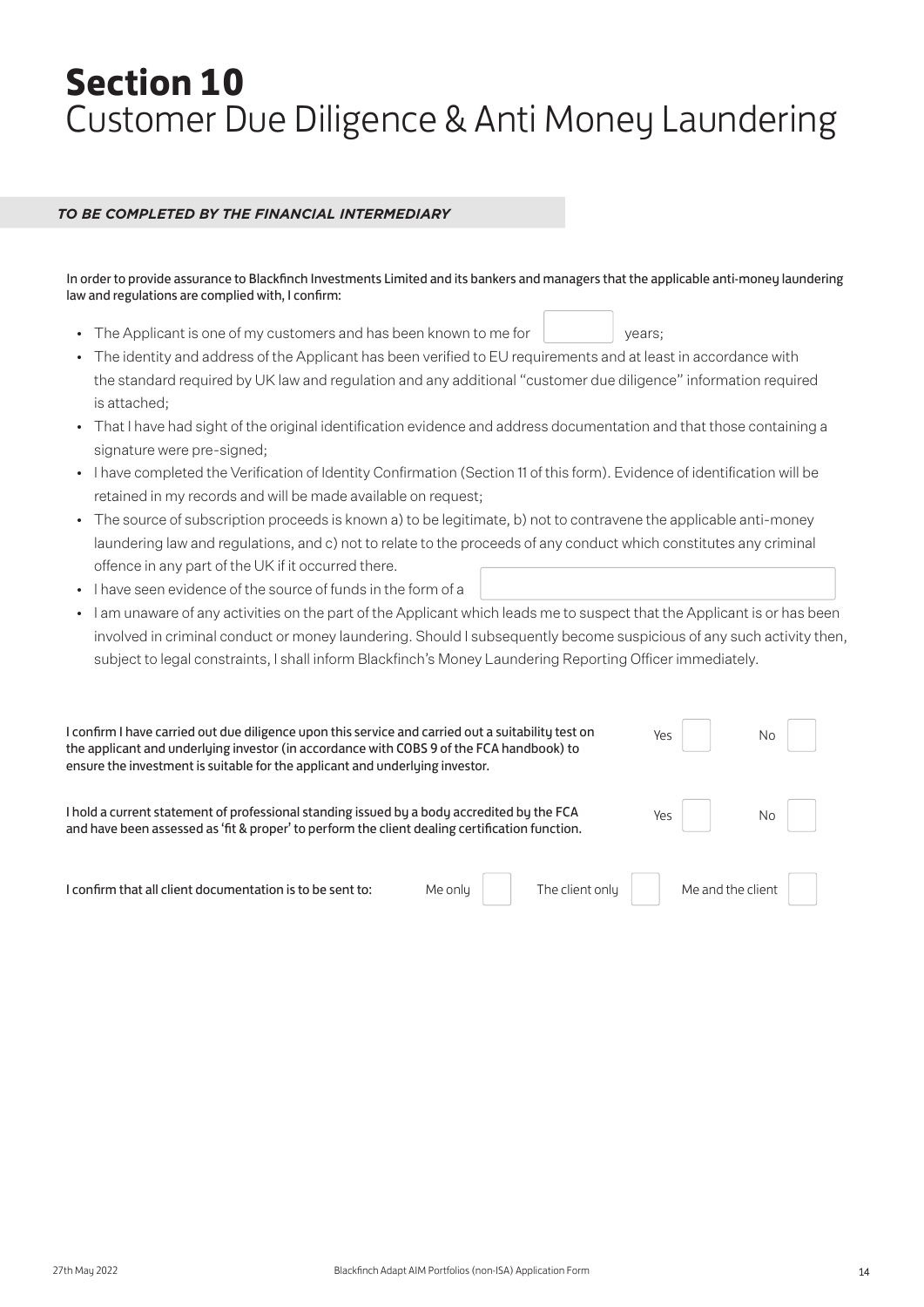# **Section 10 Continued** Customer Due Diligence & Anti Money Laundering

### *TO BE COMPLETED BY THE FINANCIAL INTERMEDIARY*

### Data Protection

Blackfinch Investments Limited will use the information provided by you on this Application Form for administration and research purposes. The information will be held in confidence by Blackfinch Investments Limited and will not be passed to any companies. From time to time we would like to send you information on our other products and services.



If you would like to receive such information, please tick this box.

If you would prefer **not** to receive such information, please tick this box.

#### Additional Information

#### Terms & Conditions for Authorised Financial Intermediary

- I confirm I am authorised under FSMA 2000 to arrange deals in the Adapt AIM Portfolios.
- I have read and hereby agree to be bound by the Blackfinch Intermediary Terms of Business Agreement.

#### Signature of Financial Intermediary



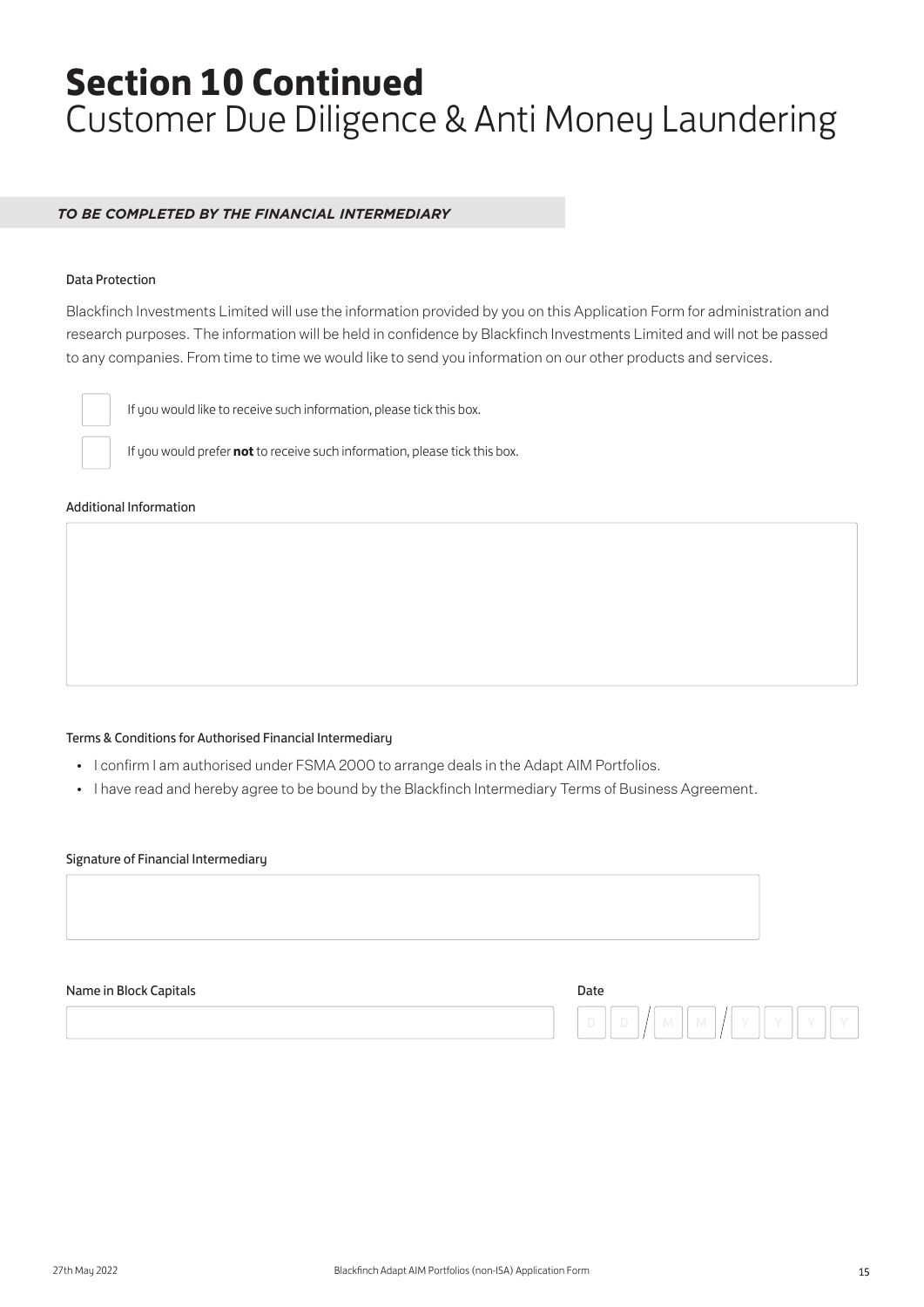# **Section 11** Verification of Identity

### *TO BE COMPLETED BY THE FINANCIAL INTERMEDIARY*

Confirmation of Verification of Identity Private Individual - Introduction by a FCA regulated firm

| Full Name | Date of Birth                       |
|-----------|-------------------------------------|
|           | D<br><b>COLLA</b><br>IVI.<br>$\sim$ |

#### Address

| Postcode |  |
|----------|--|
|          |  |

Previous Address (if not at current address for three years)

| Postcode |
|----------|
|----------|

#### Confirmation

I/we confirm that

(a) the above information in Section 11 was obtained by me/us in relation to the customer

(b) the evidence I/we have obtained to verify the identity of the customer:

Meets the standard evidence set out within the guidance of the UK Financial Sector issued by JMLSG;

or

Exceeds the standard evidence (written details of the further verification evidence taken are attached to this confirmation)

| Signature of Intermediary | Date   |
|---------------------------|--------|
|                           | D<br>٠ |

| Name in Block Capitals      | Position             |
|-----------------------------|----------------------|
|                             |                      |
| Full name of regulated firm | FCA reference number |
|                             |                      |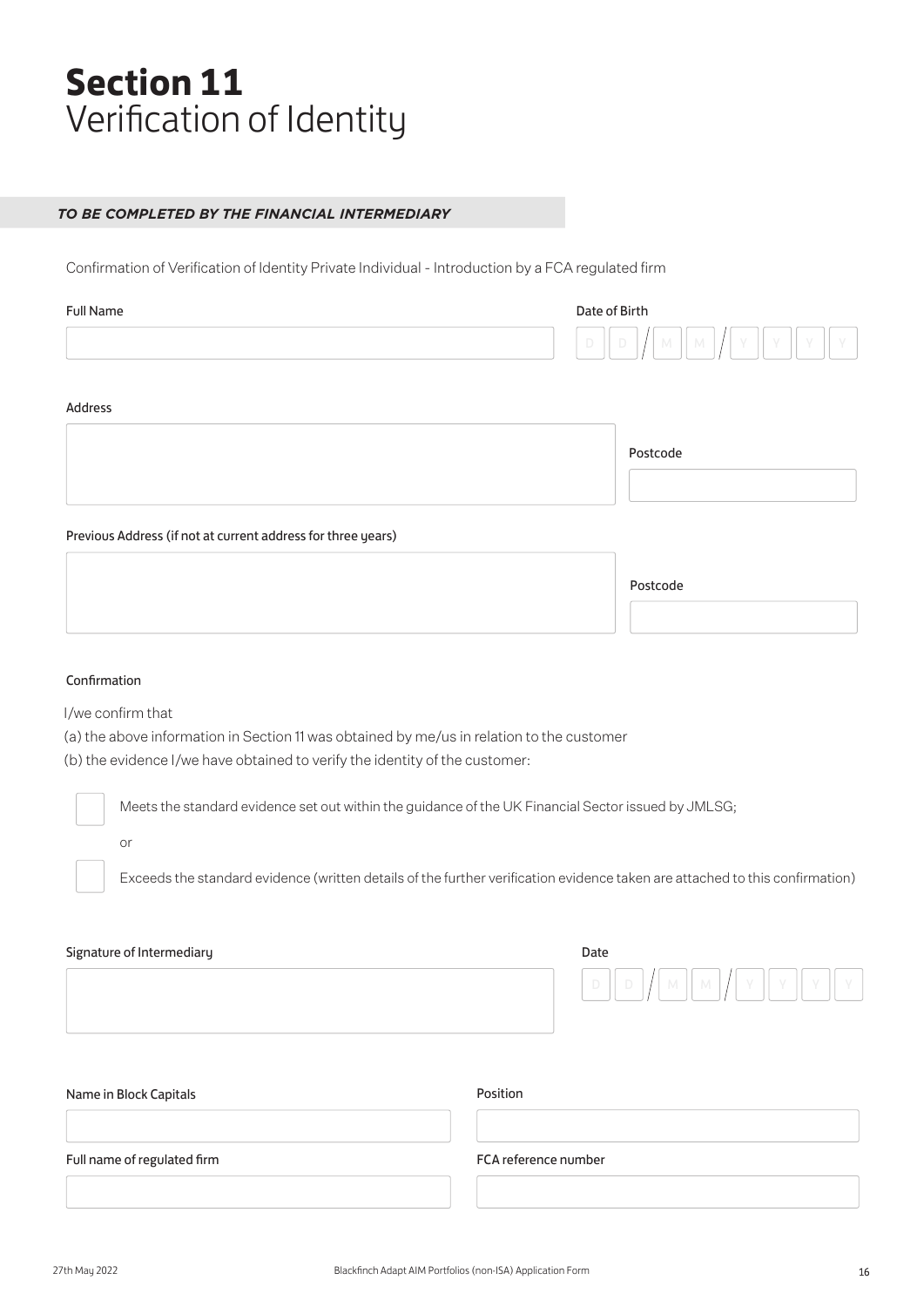# **Section 12** Declaration and Undertaking

### *TO BE READ BY ALL PARTIES*

- 1. The Applicant undertakes to Blackfinch Investments Limited that it may rely on the offer made by the Applicant to participate in the Adapt AIM Portfolios pursuant to this Application Form and accordingly that this offer may not be cancelled, rescinded or otherwise revoked after the date hereof.
- 2. The Applicant hereby warrants to Blackfinch Investments Limited that:
- 3. The Applicant agrees to proceed with an investment in the Adapt AIM Portfolios upon the Terms & Conditions, which together with this Application Form constitutes the Agreement with the Applicant;
- 4. The Applicant agrees to pay or procure payment on demand and to indemnify or procure the indemnification of Blackfinch Investments Limited against: a) any liabilities, expenses or payments which may be payable by the Applicant under the Agreement; b) any sums to which Blackfinch Investments Limited or any other person may become entitled by way of indemnity under the Agreement; and c) any other sums in respect of which Blackfinch Investments Limited is entitled to indemnification from the Applicant;
- 5. The Applicant has received the Adapt AIM Portfolios Brochure and is aware of the aims and objectives of the Adapt AIM Portfolios and has relied on the advice of, or has consulted with, their own professional advisers with regard to the tax, legal and other economic considerations related to this application to the Adapt AIM Portfolios; or is aware it is open to them to seek advice from a professional adviser;
- 6. The Applicant has received and has read and understood the terms of the Adapt AIM Portfolios Brochure and particularly the section headed 'Risks', and is aware of the risks of proceeding with this application; and the Applicant could lose all of their investment monies and has the capacity to absorb this loss;
- 7. The Applicant has such knowledge and experience in financial and business matters as to be capable of evaluating the risks involved in, and the merits of, an investment in the Adapt AIM Portfolios;
- 8. In evaluating the suitability of an investment in the Adapt AIM Portfolios, the Applicant has not relied upon any representation or warranty (whether oral or written) made by Blackfinch Investments Limited or any other person other than as set forth in the Adapt AIM Portfolios Brochure, save that this shall not apply to any fraudulent representation. The Applicant confirms that where requested, all documents, records and books relating to the Adapt AIM Portfolios have been made available for review by the Applicant and that the Applicant has received satisfactory answers to questions raised with Blackfinch Investments Limited concerning the Terms & Conditions relating to an investment in the Adapt AIM Portfolios;
- 9. The Applicant has the financial ability to bear the economic risk of participating in the Adapt AIM Portfolios, has adequate means for providing for their current needs and possible contingencies and has no need for the liquid funds representing their investment in the Adapt AIM Portfolios;
- 10. The Applicant shall execute and deliver to Blackfinch Investments Limited, within five days after receipt of a request from Blackfinch Investments Limited, such further designations, powers of attorney and other

instruments as Blackfinch Investments Limited shall reasonably deem necessary;

- 11. The Applicant shall promptly provide to Blackfinch Investments Limited such information as it may reasonably require;
- 12. All information provided to Blackfinch Investments Limited in this Application Form is correct and complete as at today's date and may be relied upon by Blackfinch Investments Limited. The Applicant agrees to notify Blackfinch Investments Limited as soon as reasonably practicable upon becoming aware if: a) any representation or warranty contained in this Application Form becomes untrue prior to the acceptance of the application; or b) any response to any questions contained in this Application Form become untrue at any time;
- 13. The Applicant agrees to provide such information and execute and deliver such documents as Blackfinch Investments Limited may reasonably request to verify the accuracy of the representations and warranties contained in this Application Form or to comply with any law or regulation applicable to the Adapt AIM Portfolios, provided that any confidential information disclosed shall be kept confidential by Blackfinch Investments Limited and shall not be made available to any third party unless required by law or by any regulatory authority.
- 14. The Applicant agrees, by executing this Application Form, to be bound by the terms of the Agreement and this Application Form shall accordingly constitute the Applicant's irrevocable agreement to be bound by the Terms & Conditions of the Agreement.
- 15. The Applicant accepts that the covenants and undertakings contained in this Application Form shall remain in full force and effect until the termination of the Agreement.
- 16. The Applicant acknowledges that Blackfinch Investments Limited will rely upon the covenants and undertakings contained in this Application Form and the Applicant hereby agrees to indemnify Blackfinch Investments Limited and each of their associates from and against any and all losses, costs and expenses reasonably and properly incurred as a result of, or otherwise directly arising out of, a material breach of any such covenants or undertakings contained in this Application Form.
- 17. The Applicant agrees that the information provided to Blackfinch Investments Limited in connection with this application and during the course of the operation of the Adapt AIM Portfolios may be stored on computer or otherwise by Blackfinch Investments Limited and such other parties that Blackfinch Investments Limited may nominate for administrative purposes and consent to the use of such information for the purpose of the ongoing administration of the Adapt AIM Portfolios.
- 18. This Application Form, the Adapt AIM Portfolios Brochure and the Terms & Conditions constitute the Agreement, which shall be governed by, and construed in accordance with, the laws of England and Wales, and the appropriate Court of Law in England is to have exclusive jurisdiction in relation to all matters, claims and disputes arising out of or in connection with this Application Form.